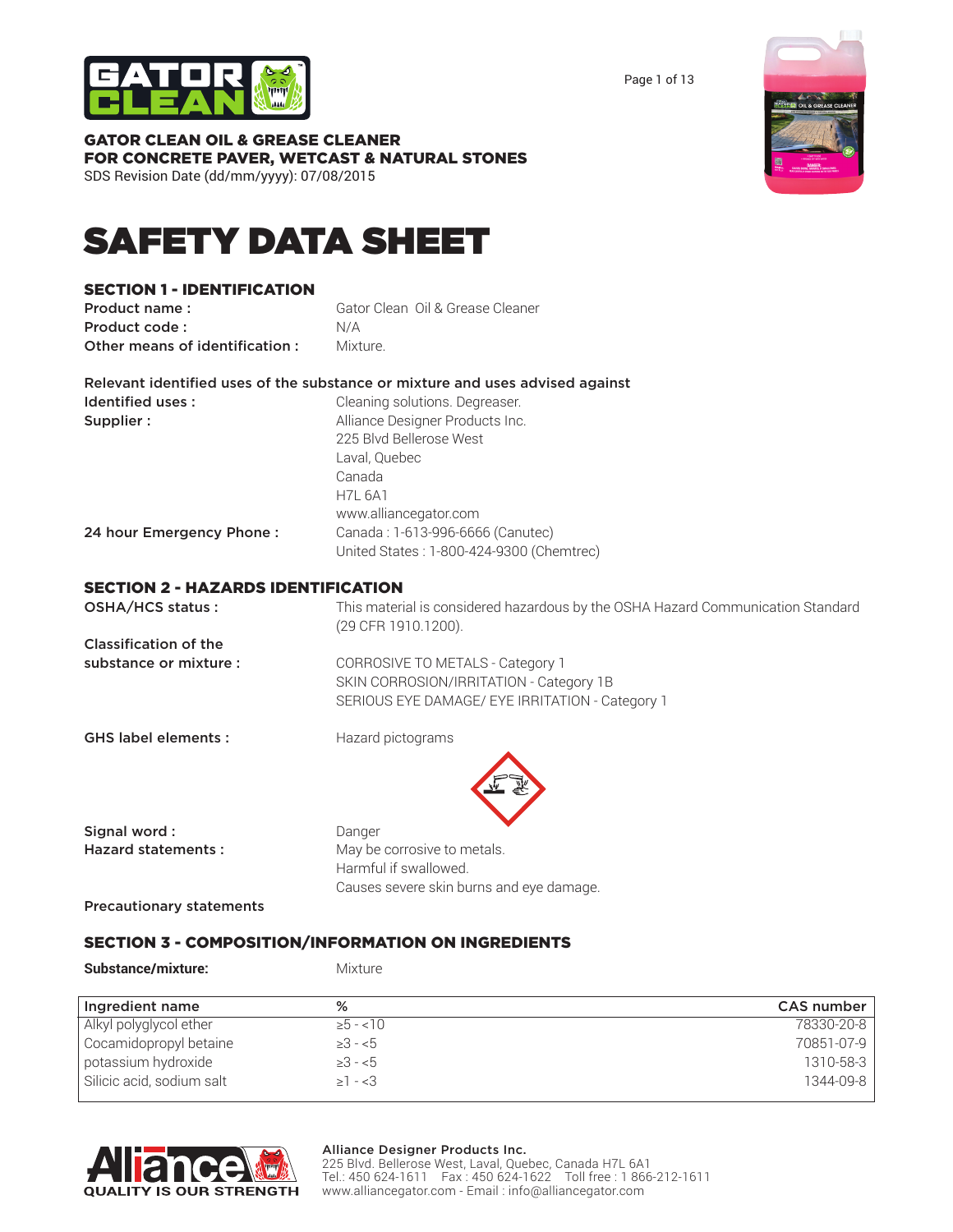



Page 2 of 13

# GATOR CLEAN OIL & GREASE CLEANER FOR CONCRETE PAVER, WETCAST & NATURAL STONES

SDS Revision Date (dd/mm/yyyy): 07/08/2015

# SECTION 3 - COMPOSITION/INFORMATION ON INGREDIENTS (CONT.)

Any concentration shown as a range is to protect confidentiality or is due to batch variation.

There are no additional ingredients present which, within the current knowledge of the supplier and in the concentrations applicable, are classified as hazardous to health or the environment and hence require reporting in this section.

Occupational exposure limits, if available, are listed in Section 8.

## SECTION 4 - FIRST AID MEASURES

### **DESCRIPTION OF NECESSARY FIRST AID MEASURES**

| Eye contact:  | Get medical attention immediately. Call a poison center or physician. Immediately flush<br>eyes with plenty of water, occasionally lifting the upper and lower eyelids. Check for and<br>remove any contact lenses. Continue to rinse for at least 10 minutes. Chemical burns<br>must be treated promptly by a physician.                                                                                                                                                                                                                                                                                                                                                                                                                                                                                                                                                         |
|---------------|-----------------------------------------------------------------------------------------------------------------------------------------------------------------------------------------------------------------------------------------------------------------------------------------------------------------------------------------------------------------------------------------------------------------------------------------------------------------------------------------------------------------------------------------------------------------------------------------------------------------------------------------------------------------------------------------------------------------------------------------------------------------------------------------------------------------------------------------------------------------------------------|
| Inhalation:   | Get medical attention immediately. Call a poison center or physician. Remove victim to<br>fresh air and keep at rest in a position comfortable for breathing. If it is suspected that<br>fumes are still present, the rescuer should wear an appropriate mask or self-contained<br>breathing apparatus. If not breathing, if breathing is irregular or if respiratory arrest<br>occurs, provide artificial respiration or oxygen by trained personnel. It may be dangerous<br>to the person providing aid to give mouth-to-mouth resuscitation. If unconscious, place<br>in recovery position and get medical attention immediately. Maintain an open airway.<br>Loosen tight clothing such as a collar, tie, belt or waistband.                                                                                                                                                  |
| Skin contact: | Get medical attention immediately. Call a poison center or physician. Flush contaminated<br>skin with plenty of water. Remove contaminated clothing and shoes. Wash contaminated<br>clothing thoroughly with water before removing it, or wear gloves. Continue to rinse for<br>at least 10 minutes. Chemical burns must be treated promptly by a physician. Wash<br>clothing before reuse. Clean shoes thoroughly before reuse.                                                                                                                                                                                                                                                                                                                                                                                                                                                  |
| Ingestion:    | Get medical attention immediately. Call a poison center or physician. Wash out mouth<br>with water. Remove dentures if any. Remove victim to fresh air and keep at rest in a<br>position comfortable for breathing. If material has been swallowed and the exposed<br>person is conscious, give small quantities of water to drink. Stop if the exposed person<br>feels sick as vomiting may be dangerous. Do not induce vomiting unless directed to do<br>so by medical personnel. If vomiting occurs, the head should be kept low so that vomit<br>does not enter the lungs. Chemical burns must be treated promptly by a physician. Never<br>give anything by mouth to an unconscious person. If unconscious, place in recovery<br>position and get medical attention immediately. Maintain an open airway. Loosen tight<br>clothing such as a collar, tie, belt or waistband. |

### **MOST IMPORTANT SYMPTOMS/EFFECTS, ACUTE AND DELAYED**

### **POTENTIAL ACUTE HEALTH EFFECTS**

Eye contact : Causes serious eye irritation.

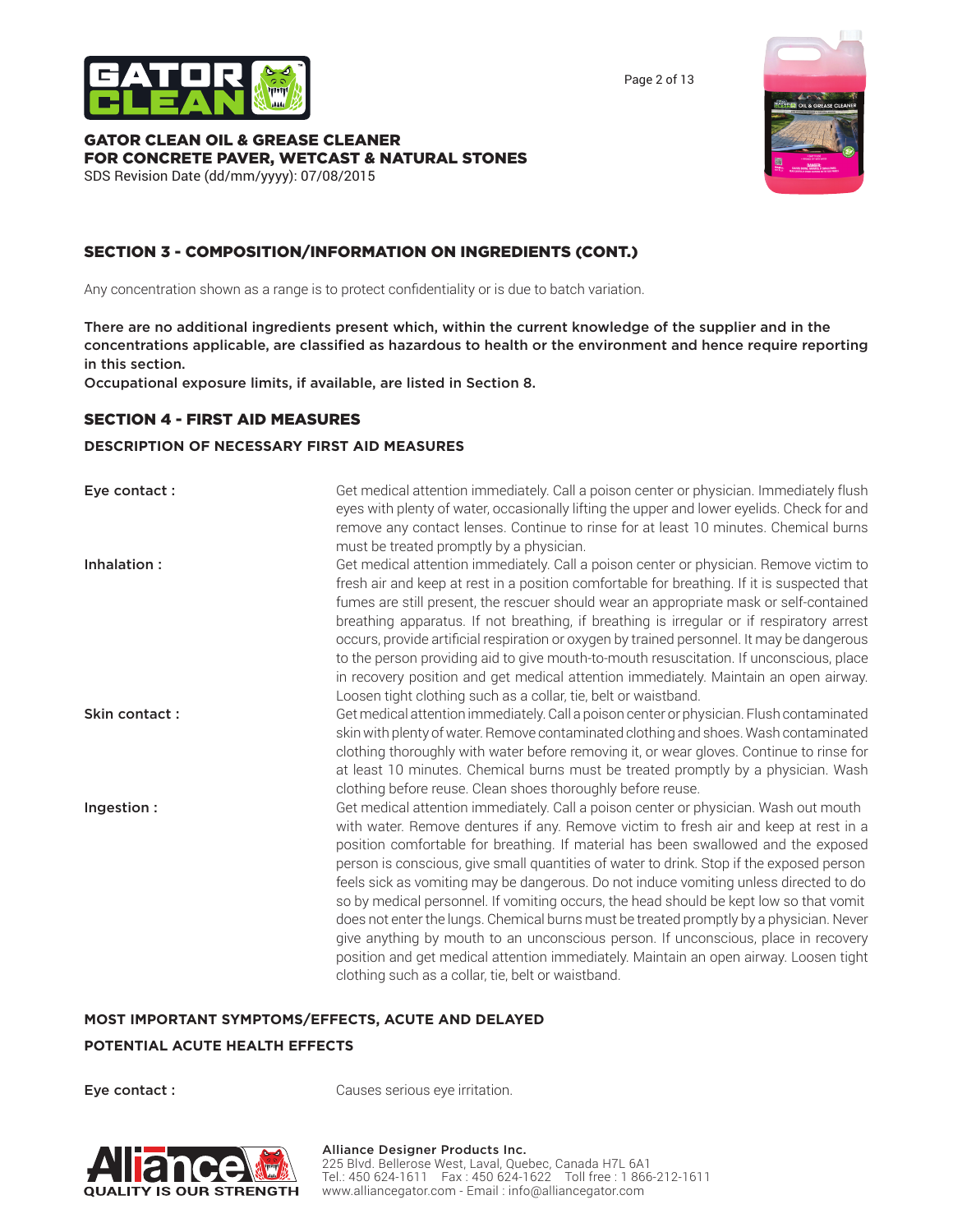

Page 3 of 13

#### GATOR CLEAN OIL & GREASE CLEANER FOR CONCRETE PAVER, WETCAST & NATURAL STONES SDS Revision Date (dd/mm/yyyy): 07/08/2015

# SECTION 4 - FIRST AID MEASURES (CONT.)

| Inhalation :   | No known significant effects or critical hazards. |
|----------------|---------------------------------------------------|
| Skin contact : | Causes severe burns.                              |
| Ingestion :    | Harmful if swallowed.                             |

## **OVER-EXPOSURE SIGNS/SYMPTOMS**

| Eye contact:  | Adverse symptoms may include the following:<br>pain<br>watering<br>redness                           |
|---------------|------------------------------------------------------------------------------------------------------|
| Inhalation:   | No specific data.                                                                                    |
| Skin contact: | Adverse symptoms may include the following:<br>pain or irritation<br>redness<br>blistering may occur |
| Ingestion:    | Adverse symptoms may include the following:<br>stomach pains                                         |

### **INDICATION OF IMMEDIATE MEDICAL ATTENTION AND SPECIAL TREATMENT NEEDED, IF NECESSARY**

| Notes to physician :               | Treat symptomatically. Contact poison treatment specialist immediately if large<br>quantities have been ingested or inhaled.                                                                                                                                                                                                                                                                                  |
|------------------------------------|---------------------------------------------------------------------------------------------------------------------------------------------------------------------------------------------------------------------------------------------------------------------------------------------------------------------------------------------------------------------------------------------------------------|
| <b>Specific treatments:</b>        | No specific treatment.                                                                                                                                                                                                                                                                                                                                                                                        |
| <b>Protection of first-aiders:</b> | No action shall be taken involving any personal risk or without suitable training. If it is<br>suspected that fumes are still present, the rescuer should wear an appropriate mask or<br>self-contained breathing apparatus. It may be dangerous to the person providing aid to<br>give mouth-to-mouth resuscitation. Wash contaminated clothing thoroughly with water<br>before removing it, or wear gloves. |

### **SEE TOXICOLOGICAL INFORMATION (SECTION 11)**

# SECTION 5 - FIRE FIGHTING MEASURES

| <b>EXTINGUISHING MEDIA</b>                                       |                                                                                     |
|------------------------------------------------------------------|-------------------------------------------------------------------------------------|
| Suitable extinguishing media:<br>Unsuitable extinguishing media: | Use an extinguishing agent suitable for the surrounding fire.<br>None known.        |
| Specific hazards arising<br>from the chemical:                   | In a fire or if heated, a pressure increase will occur and the container may burst. |



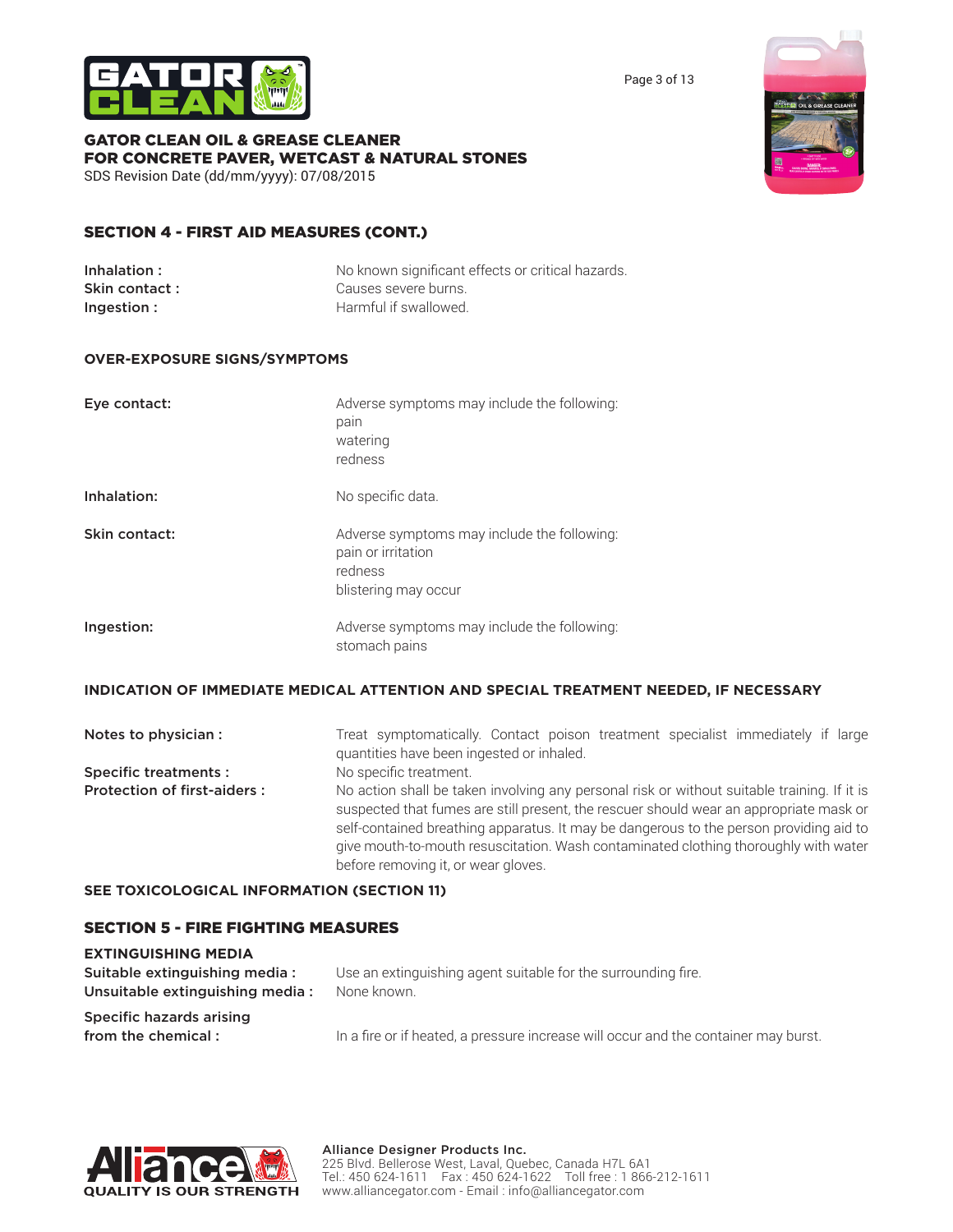

Page 4 of 13

# GATOR CLEAN OIL & GREASE CLEANER FOR CONCRETE PAVER, WETCAST & NATURAL STONES

SDS Revision Date (dd/mm/yyyy): 07/08/2015

# SECTION 5 - FIRE FIGHTING MEASURES (CONT.)

| <b>Hazardous thermal</b>      |                                                                                                                                                                                                   |
|-------------------------------|---------------------------------------------------------------------------------------------------------------------------------------------------------------------------------------------------|
| decomposition products :      | Decomposition products may include the following materials:<br>carbon dioxide<br>carbon monoxide<br>phosphorus oxides<br>halogenated compounds<br>metal oxide/oxides                              |
| Special protective actions    |                                                                                                                                                                                                   |
| for fire-fighters :           | Promptly isolate the scene by removing all persons from the vicinity of the incident if<br>there is a fire. No action shall be taken involving any personal risk or without suitable<br>training. |
| Special protective            |                                                                                                                                                                                                   |
| equipment for fire-fighters : | Fire-fighters should wear appropriate protective equipment and self-contained breathing<br>apparatus (SCBA) with a full face-piece operated in positive pressure mode.                            |

# SECTION 6 - ACCIDENTAL RELEASE MEASURES

# **PERSONAL PRECAUTIONS, PROTECTIVE EQUIPMENT AND EMERGENCY PROCEDURES**

| For non-emergency personnel :<br>For emergency responders : | No action shall be taken involving any personal risk or without suitable training. Evacuate<br>surrounding areas. Keep unnecessary and unprotected personnel from entering.<br>Do not touch or walk through spilled material. Do not breathe vapor or mist. Provide<br>adequate ventilation. Wear appropriate respirator when ventilation is inadequate. Put on<br>appropriate personal protective equipment.<br>If specialised clothing is required to deal with the spillage, take note of any information                                                                                                                                                                                                                                           |
|-------------------------------------------------------------|--------------------------------------------------------------------------------------------------------------------------------------------------------------------------------------------------------------------------------------------------------------------------------------------------------------------------------------------------------------------------------------------------------------------------------------------------------------------------------------------------------------------------------------------------------------------------------------------------------------------------------------------------------------------------------------------------------------------------------------------------------|
|                                                             | in Section 8 on suitable and unsuitable materials. See also the information in "For non-<br>emergency personnel".                                                                                                                                                                                                                                                                                                                                                                                                                                                                                                                                                                                                                                      |
| <b>Environmental precautions:</b>                           | Avoid dispersal of spilled material and runoff and contact with soil, waterways, drains<br>and sewers. Inform the relevant authorities if the product has caused environmental<br>pollution (sewers, waterways, soil or air).                                                                                                                                                                                                                                                                                                                                                                                                                                                                                                                          |
|                                                             | METHODS AND MATERIALS FOR CONTAINMENT AND CLEANING UP                                                                                                                                                                                                                                                                                                                                                                                                                                                                                                                                                                                                                                                                                                  |
| Small spill :                                               | Stop leak if without risk. Move containers from spill area. Dilute with water and mop up<br>if water-soluble. Alternatively, or if water-insoluble, absorb with an inert dry material and<br>place in an appropriate waste disposal container. Absorb spillage to prevent material<br>damage. Dispose of via a licensed waste disposal contractor.                                                                                                                                                                                                                                                                                                                                                                                                     |
| Large spill:                                                | Stop leak if without risk. Move containers from spill area. Absorb spillage to prevent<br>material damage. Approach release from upwind. Prevent entry into sewers, water courses,<br>basements or confined areas. Wash spillages into an effluent treatment plant or proceed<br>as follows. Contain and collect spillage with non-combustible, absorbent material e.g. sand,<br>earth, vermiculite or diatomaceous earth and place in container for disposal according to<br>local regulations (see Section 13). Dispose of via a licensed waste disposal contractor.<br>Contaminated absorbent material may pose the same hazard as the spilled product. Note:<br>see Section 1 for emergency contact information and Section 13 for waste disposal. |

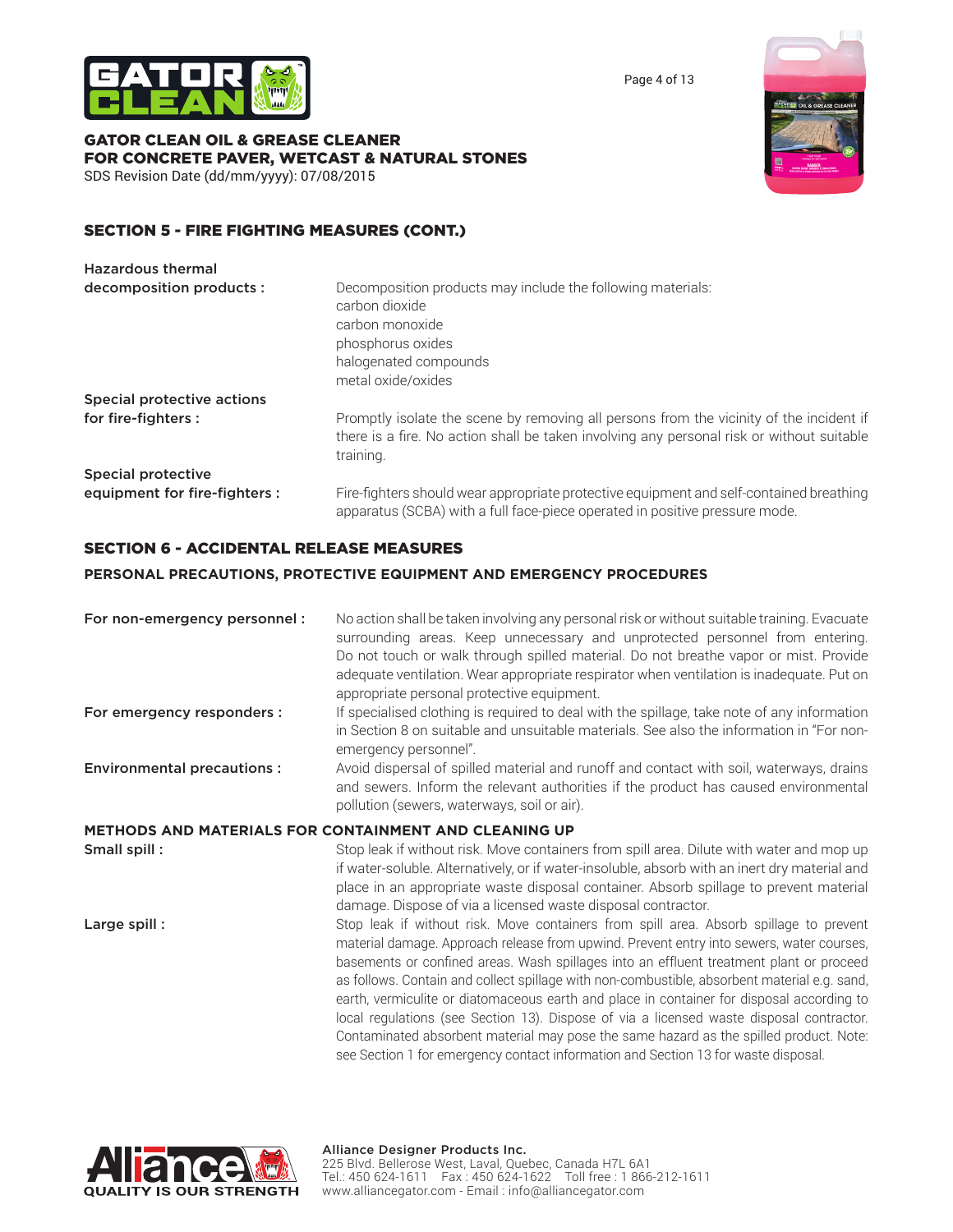



GATOR CLEAN OIL & GREASE CLEANER FOR CONCRETE PAVER, WETCAST & NATURAL STONES SDS Revision Date (dd/mm/yyyy): 07/08/2015



# SECTION 7 - HANDLING AND STORAGE

#### **PRECAUTIONS FOR SAFE HANDLING**

| <b>Protective measures:</b>       | Put on appropriate personal protective equipment (see Section 8). Do not get in eyes<br>or on skin or clothing. Do not breathe vapor or mist. Do not ingest. If during normal<br>use the material presents a respiratory hazard, use only with adequate ventilation or<br>wear appropriate respirator. Keep in the original container or an approved alternative<br>made from a compatible material, kept tightly closed when not in use. Empty containers<br>retain product residue and can be hazardous. Do not reuse container. Absorb spillage to<br>prevent material damage.                    |
|-----------------------------------|------------------------------------------------------------------------------------------------------------------------------------------------------------------------------------------------------------------------------------------------------------------------------------------------------------------------------------------------------------------------------------------------------------------------------------------------------------------------------------------------------------------------------------------------------------------------------------------------------|
| Advice on general                 |                                                                                                                                                                                                                                                                                                                                                                                                                                                                                                                                                                                                      |
| occupational hygiene :            | Eating, drinking and smoking should be prohibited in areas where this material is handled,<br>stored and processed. Workers should wash hands and face before eating, drinking and<br>smoking. Remove contaminated clothing and protective equipment before entering<br>eating areas. See also Section 8 for additional information on hygiene measures.                                                                                                                                                                                                                                             |
| Conditions for safe storage,      |                                                                                                                                                                                                                                                                                                                                                                                                                                                                                                                                                                                                      |
| including any incompatibilities : | Store in accordance with local regulations. Store in original container protected from<br>direct sunlight in a dry, cool and well-ventilated area, away from incompatible materials<br>(see Section 10) and food and drink. Store in corrosive resistant container with a<br>resistant inner liner. Store locked up. Keep container tightly closed and sealed until ready<br>for use. Containers that have been opened must be carefully resealed and kept upright<br>to prevent leakage. Do not store in unlabeled containers. Use appropriate containment<br>to avoid environmental contamination. |

# SECTION 8 - EXPOSURE CONTROLS AND PERSONAL PROTECTION

# **CONTROL PARAMETERS**

Occupational exposure limits

| Ingredient name     | <b>Exposure limits</b>                                                                                                                                                                                          |
|---------------------|-----------------------------------------------------------------------------------------------------------------------------------------------------------------------------------------------------------------|
| potassium hydroxide | ACGIH TLV (United States, 4/2014).<br>$C: 2 \, \text{mq/m}^3$<br>OSHA PEL 1989 (United States, 3/1989).<br>CEIL: $2 \text{ mg/m}^3$<br>NIOSH REL (United States, 10/2013).<br>TWA: $2 \text{ mg/m}^3$ 10 hours. |

|                               | Appropriate engineering controls: If user operations generate dust, fumes, gas, vapor or mist, use process enclosures, |
|-------------------------------|------------------------------------------------------------------------------------------------------------------------|
|                               | local exhaust ventilation or other engineering controls to keep worker exposure to                                     |
|                               | airborne contaminants below any recommended or statutory limits.                                                       |
| <b>Environmental exposure</b> |                                                                                                                        |

controls : **Emissions from ventilation or work process equipment should be checked to ensure** they comply with the requirements of environmental protection legislation. In some cases, fume scrubbers, filters or engineering modifications to the process equipment will be necessary to reduce emissions to acceptable levels.

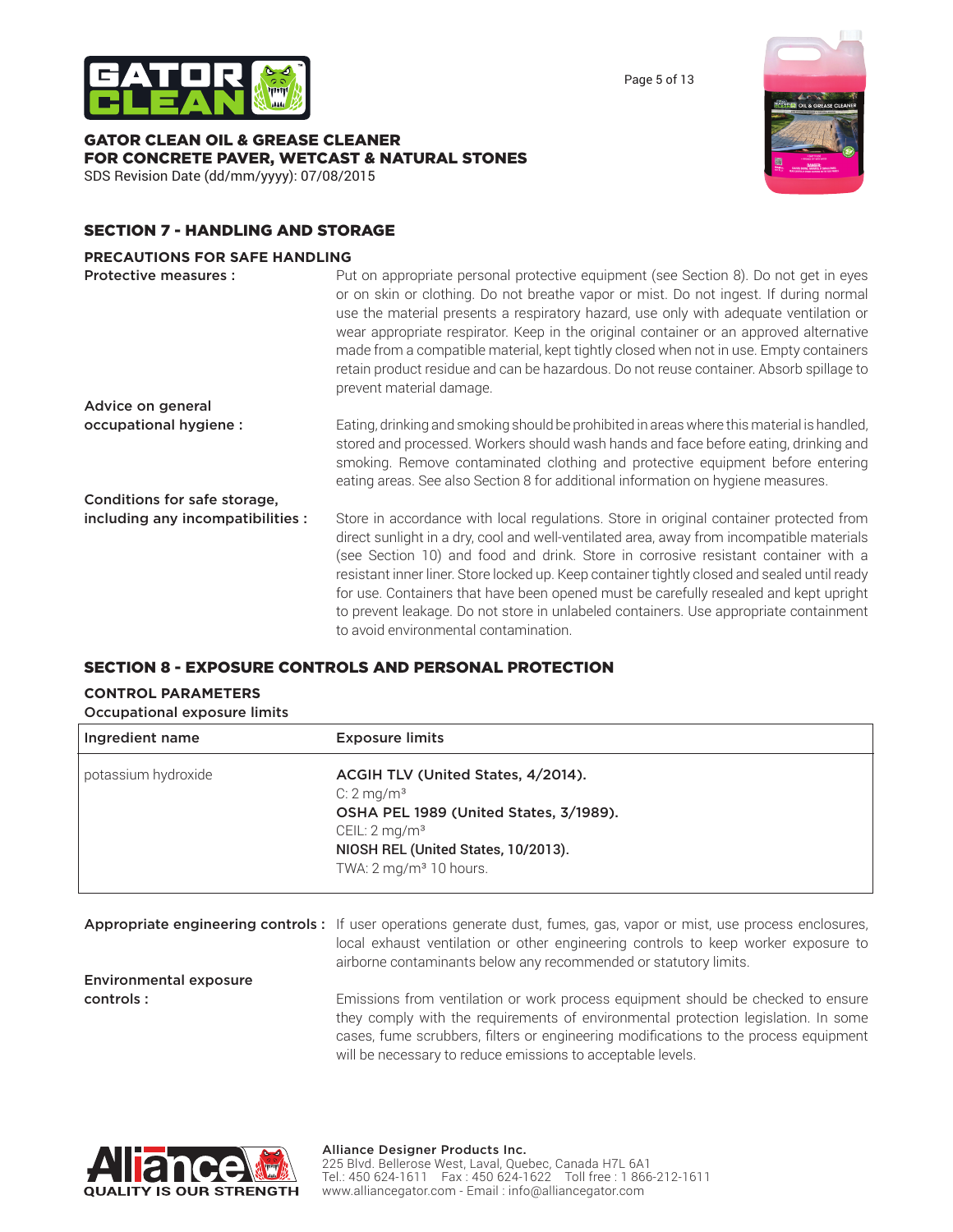

Page 6 of 13

#### GATOR CLEAN OIL & GREASE CLEANER FOR CONCRETE PAVER, WETCAST & NATURAL STONES SDS Revision Date (dd/mm/yyyy): 07/08/2015



# SECTION 8 - EXPOSURE CONTROLS AND PERSONAL PROTECTION (CONT.)

### **INDIVIDUAL PROTECTION MEASURES**

| <b>Hygiene measures:</b> | Wash hands, forearms and face thoroughly after handling chemical products,<br>before eating, smoking and using the lavatory and at the end of the working period.<br>Appropriate techniques should be used to remove potentially contaminated clothing.<br>Wash contaminated clothing before reusing. Ensure that eyewash stations and safety<br>showers are close to the workstation location.                                                                                                                                                                                                                      |
|--------------------------|----------------------------------------------------------------------------------------------------------------------------------------------------------------------------------------------------------------------------------------------------------------------------------------------------------------------------------------------------------------------------------------------------------------------------------------------------------------------------------------------------------------------------------------------------------------------------------------------------------------------|
| Eye/face protection :    | Safety eyewear complying with an approved standard should be used when a risk<br>assessment indicates this is necessary to avoid exposure to liquid splashes, mists,<br>gases or dusts. If contact is possible, the following protection should be worn, unless<br>the assessment indicates a higher degree of protection: chemical splash goggles and/<br>or face shield. If inhalation hazards exist, a full-face respirator may be required instead.                                                                                                                                                              |
| <b>SKIN PROTECTION</b>   |                                                                                                                                                                                                                                                                                                                                                                                                                                                                                                                                                                                                                      |
| Hand protection :        | Chemical-resistant, impervious gloves complying with an approved standard should be<br>worn at all times when handling chemical products if a risk assessment indicates this<br>is necessary. Considering the parameters specified by the glove manufacturer, check<br>during use that the gloves are still retaining their protective properties. It should be noted<br>that the time to breakthrough for any glove material may be different for different glove<br>manufacturers. In the case of mixtures, consisting of several substances, the protection<br>time of the gloves cannot be accurately estimated. |
| Body protection :        | Personal protective equipment for the body should be selected based on the task being<br>performed and the risks involved and should be approved by a specialist before handling<br>this product.                                                                                                                                                                                                                                                                                                                                                                                                                    |
| Other skin protection :  | Appropriate footwear and any additional skin protection measures should be selected<br>based on the task being performed and the risks involved and should be approved by a<br>specialist before handling this product.                                                                                                                                                                                                                                                                                                                                                                                              |
| Respiratory protection:  | Use a properly fitted, air-purifying or air-fed respirator complying with an approved<br>standard if a risk assessment indicates this is necessary. Respirator selection must be<br>based on known or anticipated exposure levels, the hazards of the product and the safe                                                                                                                                                                                                                                                                                                                                           |

working limits of the selected respirator.

# SECTION 9 - PHYSICAL AND CHEMICAL PROPERTIES

| <b>APPEARANCE</b> |                |
|-------------------|----------------|
| Physical state:   | Liquid.        |
| Colour:           | Clear.Pink.    |
| Odour:            | Not available. |
| DH:               | 13.5           |
| Melting point:    | Not available. |
| Boiling point:    | 90°C (194°F)   |
| Flash point:      | Not available. |
| Evaporation rate: | Not available. |
|                   |                |

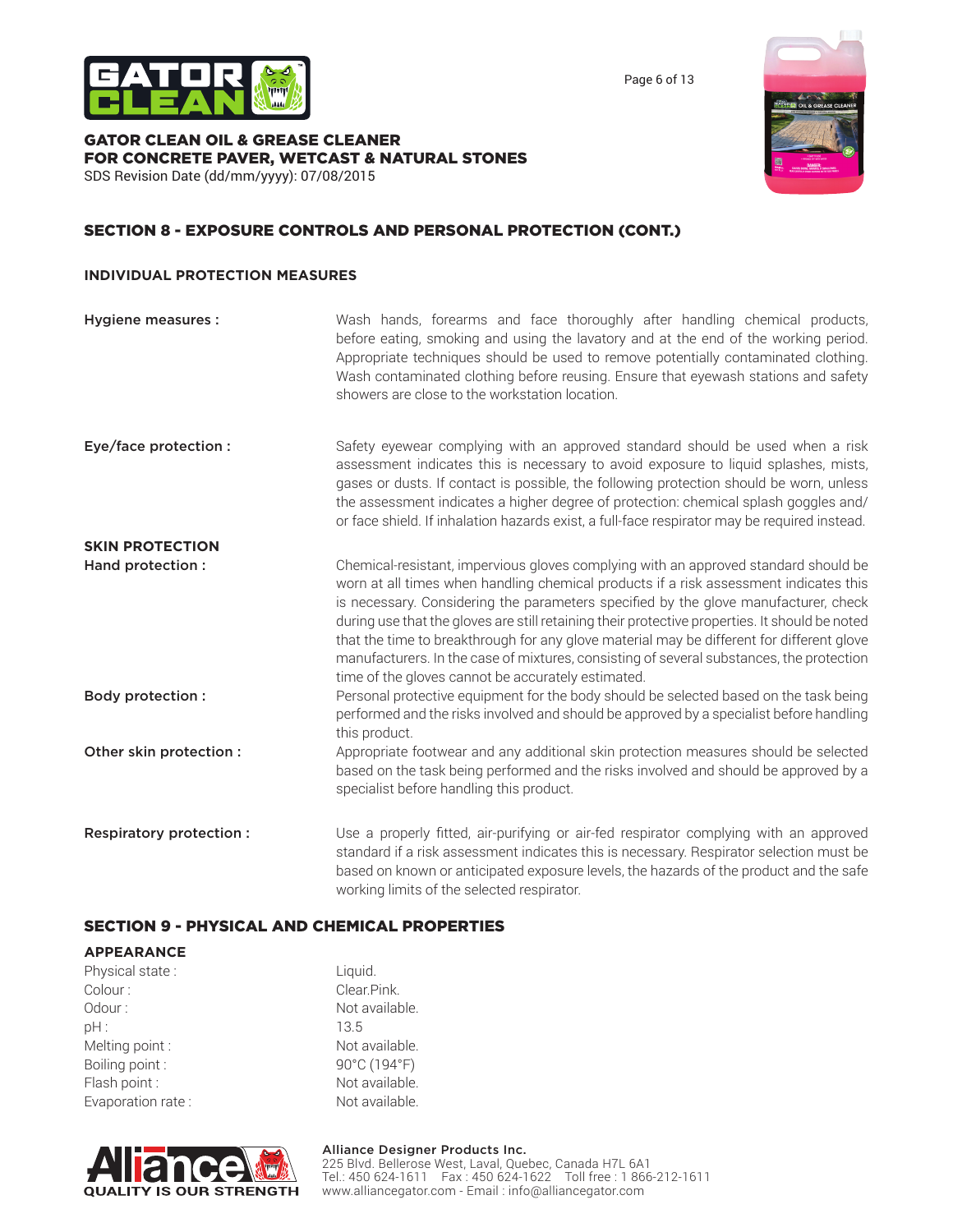

Page 7 of 13

## GATOR CLEAN OIL & GREASE CLEANER FOR CONCRETE PAVER, WETCAST & NATURAL STONES SDS Revision Date (dd/mm/yyyy): 07/08/2015



# SECTION 9 - PHYSICAL AND CHEMICAL PROPERTIES (CONT.)

| Vapor pressure :     | Not available. |
|----------------------|----------------|
| Vapor density:       | Not available. |
| Relative density:    | 1 Q6           |
| Solubility in water: | Not available. |
| Viscosity :          | Not available. |
| VOC :                | Not available. |
|                      |                |

# SECTION 10 - STABILITY AND REACTIVITY

| Reactivity:                | No specific test data related to reactivity available for this product or its ingredients.                          |
|----------------------------|---------------------------------------------------------------------------------------------------------------------|
| <b>Chemical stability:</b> | The product is stable.                                                                                              |
|                            | Possibility of hazardous reactions: Under normal conditions of storage and use, hazardous reactions will not occur. |
| Conditions to avoid:       | No specific data.                                                                                                   |
| Incompatible materials:    | Reactive or incompatible with the following materials:                                                              |
|                            | acids                                                                                                               |
|                            | metals                                                                                                              |
|                            | Hazardous decomposition products : Under normal conditions of storage and use, hazardous decomposition products     |
|                            | should not be produced.                                                                                             |

# SECTION 11 - TOXICOLOGICAL INFORMATION

# INFORMATION ON TOXICOLOGICAL EFFECTS

# ACUTE TOXICITY

| <b>Product/ingredient name</b> | <b>Result</b> | <b>Species</b> | <b>Dose</b> | <b>Exposure</b>          |
|--------------------------------|---------------|----------------|-------------|--------------------------|
| Alkyl polyglycol ether         | LD50 Oral     | Rat            | 2030 mg/kg  | -                        |
| potassium hydroxide            | LD50 Oral     | Rat            | $273$ mg/kg |                          |
| Silicic acid, sodium salt      | LD50 Dermal   | Rabbit         | >4640 mg/kg | $\overline{\phantom{a}}$ |
|                                | LD50 Oral     | Rat            | 1960 mg/kg  |                          |
|                                | LD50 Oral     | Rat            | 1960 mg/kg  | -                        |

### IRRITATION/CORROSION

| <b>Product/ingredient name</b> | <b>Result</b>            | <b>Species</b> | <b>Score</b>             | <b>Exposure</b>            |
|--------------------------------|--------------------------|----------------|--------------------------|----------------------------|
| potassium hydroxide            | Eyes - Moderate irritant | Rabbit         | $\overline{\phantom{a}}$ | 24 hours 1<br>milligrams   |
|                                | Skin - Severe irritant   | Guinea pig     | $\overline{\phantom{a}}$ | 24 hours 50<br>milligrams  |
|                                | Skin - Severe irritant   | Human          | ٠                        | 24 hours 50<br>milligrams  |
|                                | Skin - Severe irritant   | Rabbit         | $\overline{\phantom{a}}$ | 24 hours 50<br>milligrams  |
| Silicic acid, sodium salt      | Eyes - Severe irritant   | Rabbit         | $\overline{\phantom{a}}$ | 24 hours 10<br>milligrams  |
|                                | Skin - Severe irritant   | Rabbit         | $\overline{\phantom{a}}$ | 24 hours 500<br>milligrams |



# Alliance Designer Products Inc. 225 Blvd. Bellerose West, Laval, Quebec, Canada H7L 6A1

Tel.: 450 624-1611 Fax : 450 624-1622 Toll free : 1 866-212-1611 www.alliancegator.com - Email : info@alliancegator.com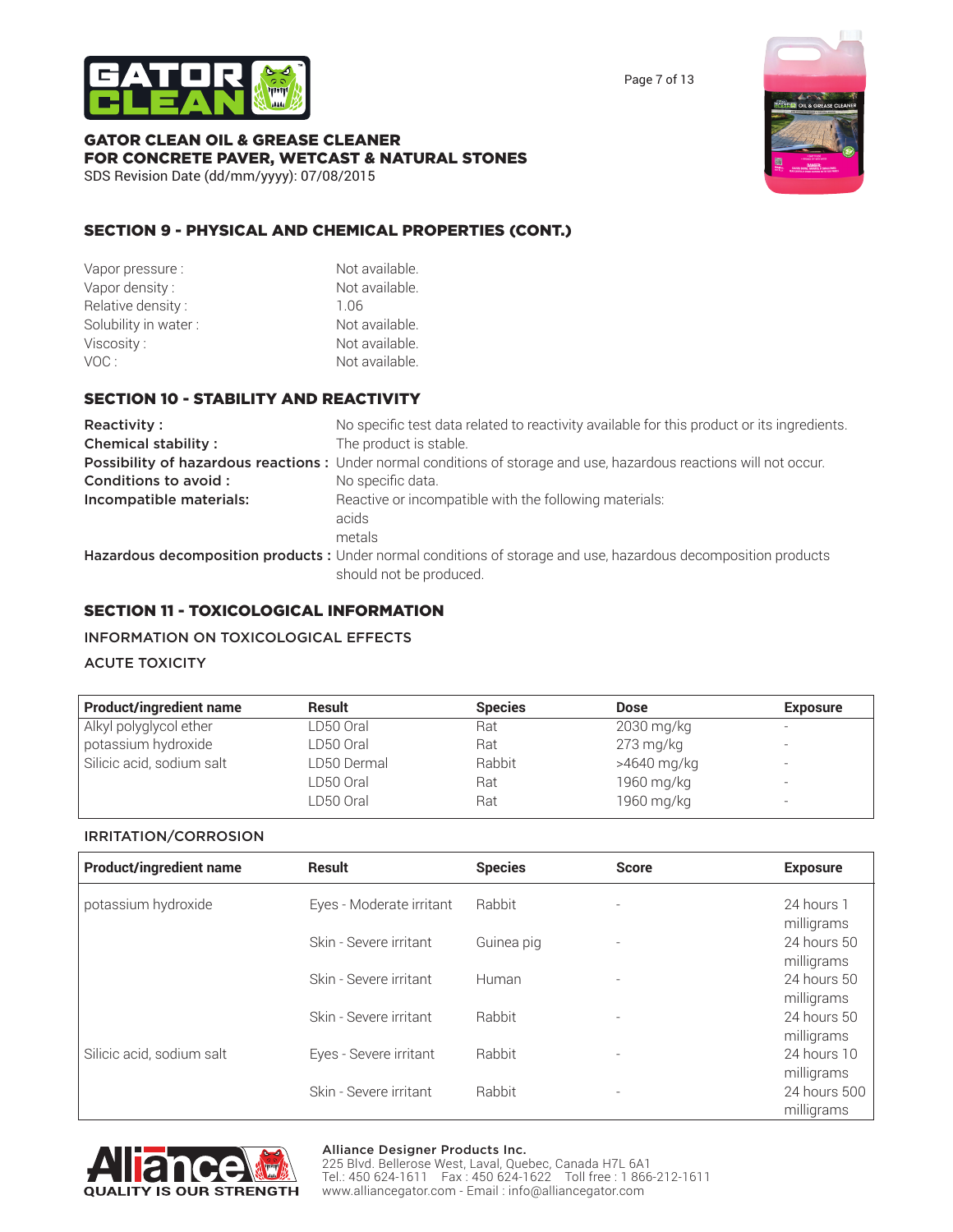

Page 8 of 13

### GATOR CLEAN OIL & GREASE CLEANER FOR CONCRETE PAVER, WETCAST & NATURAL STONES SDS Revision Date (dd/mm/yyyy): 07/08/2015

# SECTION 11 - TOXICOLOGICAL INFORMATION (CONT.)

| <b>SENSITIZATION</b>                                                         |                             |                                                                             |                                                   |                |             |                 |
|------------------------------------------------------------------------------|-----------------------------|-----------------------------------------------------------------------------|---------------------------------------------------|----------------|-------------|-----------------|
| <b>Mutagenicity</b>                                                          |                             |                                                                             |                                                   |                |             |                 |
| <b>Product/ingredient name</b><br>Not available.                             | <b>Experiment</b>           |                                                                             | <b>Result</b>                                     |                |             |                 |
| <b>CARCINOGENICITY</b>                                                       |                             |                                                                             |                                                   |                |             |                 |
| <b>Product/ingredient name</b><br>Not available.                             | <b>Result</b>               |                                                                             | <b>Species</b>                                    | <b>Dose</b>    |             | <b>Exposure</b> |
| <b>REPRODUCTIVE TOXICITY</b>                                                 |                             |                                                                             |                                                   |                |             |                 |
| Product/ingredient name                                                      | <b>Maternal</b><br>toxicity | Fertility                                                                   | Development<br>toxin                              | <b>Species</b> | <b>Dose</b> | <b>Exposure</b> |
| Not available.                                                               |                             |                                                                             |                                                   |                |             |                 |
| <b>TERATOGENICITY</b>                                                        |                             |                                                                             |                                                   |                |             |                 |
| Not available.                                                               |                             |                                                                             |                                                   |                |             |                 |
| SPECIFIC TARGET ORGAN TOXICITY (SINGLE EXPOSURE)                             |                             |                                                                             |                                                   |                |             |                 |
| Not available.                                                               |                             |                                                                             |                                                   |                |             |                 |
| SPECIFIC TARGET ORGAN TOXICITY (REPEATED EXPOSURE)                           |                             |                                                                             |                                                   |                |             |                 |
| <b>Name</b>                                                                  | <b>Category</b>             | <b>Route of exposure</b>                                                    | <b>Target organs</b>                              |                |             |                 |
| Not available.                                                               |                             |                                                                             |                                                   |                |             |                 |
| <b>ASPIRATION HAZARD</b>                                                     |                             |                                                                             |                                                   |                |             |                 |
| <b>Name</b>                                                                  | <b>Result</b>               |                                                                             |                                                   |                |             |                 |
| Not available.                                                               |                             |                                                                             |                                                   |                |             |                 |
| POTENTIAL ACUTE HEALTH EFFECTS                                               |                             |                                                                             |                                                   |                |             |                 |
| Eye contact<br><b>Inhalation</b><br><b>Skin contact</b><br>Ingestion         | ÷<br>÷                      | Causes serious eye damage.<br>Causes severe burns.<br>Harmful if swallowed. | No known significant effects or critical hazards. |                |             |                 |
| SYMPTOMS RELATED TO THE PHYSICAL, CHEMICAL AND TOXICOLOGICAL CHARACTERISTICS |                             |                                                                             |                                                   |                |             |                 |
| Eye contact                                                                  | ÷                           | pain<br>watering<br>redness                                                 | Adverse symptoms may include the following:       |                |             |                 |
| <b>Inhalation</b>                                                            | ÷.                          | No specific data.                                                           |                                                   |                |             |                 |

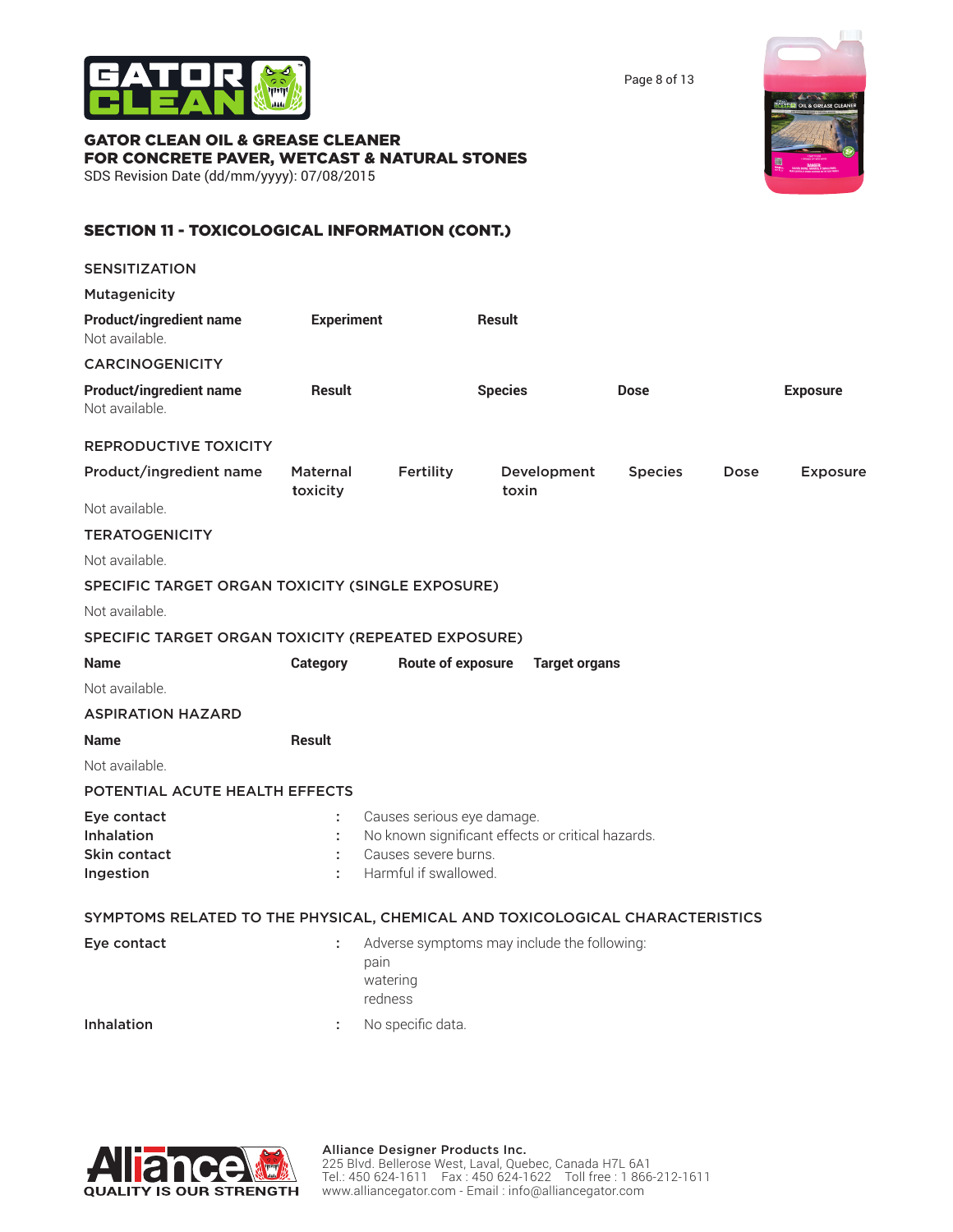

GATOR CLEAN OIL & GREASE CLEANER FOR CONCRETE PAVER, WETCAST & NATURAL STONES SDS Revision Date (dd/mm/yyyy): 07/08/2015

# SECTION 11 - TOXICOLOGICAL INFORMATION (CONT.)

| Skin contact                                                                                                                    | ÷      | Adverse symptoms may include the following:<br>pain or irritation<br>redness<br>blistering may occur                                                                                                                                                                                                                       |
|---------------------------------------------------------------------------------------------------------------------------------|--------|----------------------------------------------------------------------------------------------------------------------------------------------------------------------------------------------------------------------------------------------------------------------------------------------------------------------------|
| Ingestion                                                                                                                       | ÷.     | Adverse symptoms may include the following:<br>stomach pains                                                                                                                                                                                                                                                               |
| DELAYED AND IMMEDIATE EFFECTS AND ALSO CHRONIC<br>EFFECTS FROM SHORT AND LONG TERM EXPOSURE                                     |        |                                                                                                                                                                                                                                                                                                                            |
| <b>SHORT TERM EXPOSURE</b>                                                                                                      |        |                                                                                                                                                                                                                                                                                                                            |
| Potential immediate effects<br><b>Potential delayed effects</b>                                                                 | ÷.     | Not available.<br>Not available.                                                                                                                                                                                                                                                                                           |
| <b>LONG TERM EXPOSURE</b>                                                                                                       |        |                                                                                                                                                                                                                                                                                                                            |
| Potential immediate effects<br><b>Potential delayed effects</b>                                                                 | ÷      | Not available.<br>Not available.                                                                                                                                                                                                                                                                                           |
| <b>POTENTIAL CHRONIC HEALTH EFFECTS</b>                                                                                         |        |                                                                                                                                                                                                                                                                                                                            |
| General<br>Carcinogenicity<br>Mutagenicity<br><b>Teratogenicity</b><br><b>Developmental effects</b><br><b>Fertility effects</b> | ÷<br>÷ | No known significant effects or critical hazards.<br>No known significant effects or critical hazards.<br>No known significant effects or critical hazards.<br>No known significant effects or critical hazards.<br>No known significant effects or critical hazards.<br>No known significant effects or critical hazards. |
| <b>NUMERICAL MEASURES OF TOXICITY</b>                                                                                           |        |                                                                                                                                                                                                                                                                                                                            |
| <b>ACUTE TOXICITY ESTIMATES</b>                                                                                                 |        |                                                                                                                                                                                                                                                                                                                            |

Not available.

# SECTION 12 - ECOLOGICAL INFORMATION

### **TOXICITY**

| Product/ingredientname    | Result                             | <b>Species</b>                                | <b>Exposure</b> |
|---------------------------|------------------------------------|-----------------------------------------------|-----------------|
| Cocamidopropyl betaine    | EC50 1.8 mg/l                      | Algae                                         | 72 hours        |
|                           | EC50 3.7 mg/l                      | Daphnia                                       | 24 hours        |
|                           | LC50 6.7 mg/l                      | <b>Fish</b>                                   | 96 hours        |
| potassium hydroxide       | Acute LC50 80 ppm Fresh water      | Fish - Gambusia affinis - Adult               | 96 hours        |
| Silicic acid, sodium salt | Acute EC50 0.4 mg/l Fresh water    | Crustaceans - Ceriodaphnia<br>dubia - Neonate | 48 hours        |
|                           | Acute LC50 494000 µg/l Fresh water | Daphnia - Daphnia magna                       | 48 hours        |

## PERSISTENCE AND DEGRADABILITY

| Product/ingredientname Test |      | Result                    | Dose | Inoculum |
|-----------------------------|------|---------------------------|------|----------|
| Cocamidopropyl betaine      | OECD | >60 % - Readily - 28 days |      |          |



### Alliance Designer Products Inc.

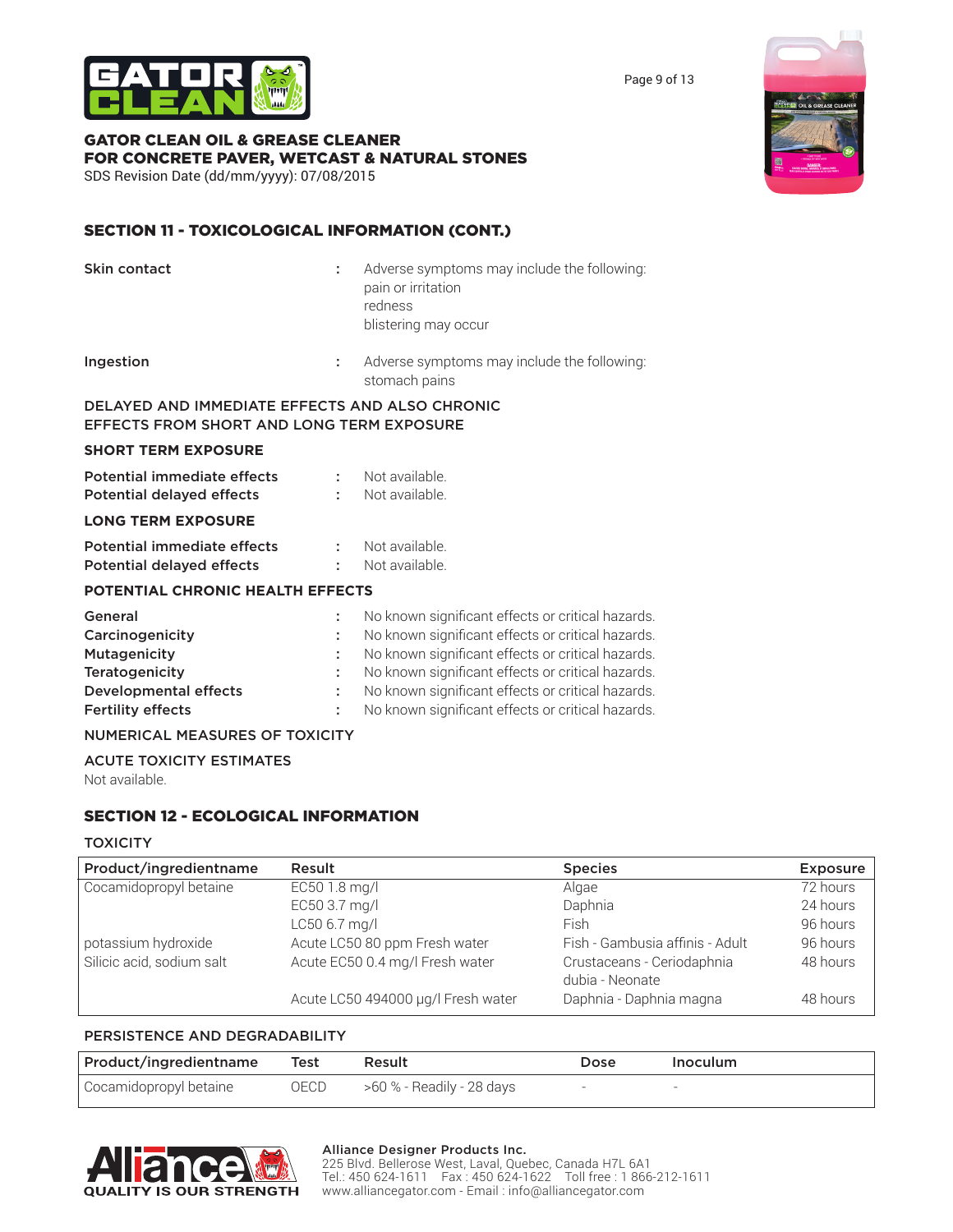

Page 10 of 13

### GATOR CLEAN OIL & GREASE CLEANER FOR CONCRETE PAVER, WETCAST & NATURAL STONES SDS Revision Date (dd/mm/yyyy): 07/08/2015



# SECTION 12 - ECOLOGICAL INFORMATION (CONT.)

| Product/ingredientname                             | <b>Aquatic half-life</b>                                                                                                                                                                                                                                                                                                                                                                                                                                                                                                                                                                                                                                                                                                                                                                                                                                                                                                                                                                                                    | Photolysis | <b>Biodegradability</b> |
|----------------------------------------------------|-----------------------------------------------------------------------------------------------------------------------------------------------------------------------------------------------------------------------------------------------------------------------------------------------------------------------------------------------------------------------------------------------------------------------------------------------------------------------------------------------------------------------------------------------------------------------------------------------------------------------------------------------------------------------------------------------------------------------------------------------------------------------------------------------------------------------------------------------------------------------------------------------------------------------------------------------------------------------------------------------------------------------------|------------|-------------------------|
| Cocamidopropyl betaine                             |                                                                                                                                                                                                                                                                                                                                                                                                                                                                                                                                                                                                                                                                                                                                                                                                                                                                                                                                                                                                                             |            | Readily                 |
|                                                    |                                                                                                                                                                                                                                                                                                                                                                                                                                                                                                                                                                                                                                                                                                                                                                                                                                                                                                                                                                                                                             |            |                         |
| <b>BIOACCUMULATIVE POTENTIAL</b><br>Not available. |                                                                                                                                                                                                                                                                                                                                                                                                                                                                                                                                                                                                                                                                                                                                                                                                                                                                                                                                                                                                                             |            |                         |
| <b>MOBILITY IN SOIL</b>                            |                                                                                                                                                                                                                                                                                                                                                                                                                                                                                                                                                                                                                                                                                                                                                                                                                                                                                                                                                                                                                             |            |                         |
| Other adverse effects                              | No known significant effects or critical hazards.                                                                                                                                                                                                                                                                                                                                                                                                                                                                                                                                                                                                                                                                                                                                                                                                                                                                                                                                                                           |            |                         |
| <b>SECTION 13 - DISPOSAL CONSIDERATIONS</b>        |                                                                                                                                                                                                                                                                                                                                                                                                                                                                                                                                                                                                                                                                                                                                                                                                                                                                                                                                                                                                                             |            |                         |
| <b>Disposal methods</b>                            | The generation of waste should be avoided or minimized wherever possible. Disposal<br>of this product, solutions and any by-products should at all times comply with the<br>requirements of environmental protection and waste disposal legislation and any<br>regional local authority requirements. Dispose of surplus and non-recyclable products<br>via a licensed waste disposal contractor. Waste should not be disposed of untreated to<br>the sewer unless fully compliant with the requirements of all authorities with jurisdiction.<br>Waste packaging should be recycled. Incineration or landfill should only be considered<br>when recycling is not feasible. This material and its container must be disposed of in a<br>safe way. Care should be taken when handling emptied containers that have not been<br>cleaned or rinsed out. Empty containers or liners may retain some product residues.<br>Avoid dispersal of spilled material and runoff and contact with soil, waterways, drains<br>and sewers. |            |                         |

# SECTION 14 - TRANPORT INFORMATION

|                                       | <b>DOT Classification</b>                                      | <b>TDG Classification</b>                                      | <b>IMDG</b>                                                    | <b>IATA</b>                                                    |
|---------------------------------------|----------------------------------------------------------------|----------------------------------------------------------------|----------------------------------------------------------------|----------------------------------------------------------------|
| UN number                             | 1760                                                           | 1760                                                           | 1760                                                           | 1760                                                           |
| <b>UN proper</b>                      |                                                                |                                                                |                                                                |                                                                |
| shipping name                         | <b>CORROSIVE</b><br>LIQUID, N.O.S.<br>(potassium<br>hydroxide) | <b>CORROSIVE</b><br>LIQUID, N.O.S.<br>(potassium<br>hydroxide) | <b>CORROSIVE</b><br>LIQUID, N.O.S.<br>(potassium<br>hydroxide) | <b>CORROSIVE</b><br>LIQUID, N.O.S.<br>(potassium<br>hydroxide) |
| <b>Transport</b><br>hazard class (es) | 8                                                              | 8                                                              | 8                                                              | 8                                                              |
| Packing group                         | $\mathbf{III}$                                                 | $\mathbf{III}$                                                 | $\mathbf{III}$                                                 | $\mathbb{H}$                                                   |
| Environmental<br>hazards              | No.                                                            | No.                                                            | No.                                                            | No.                                                            |



#### Alliance Designer Products Inc.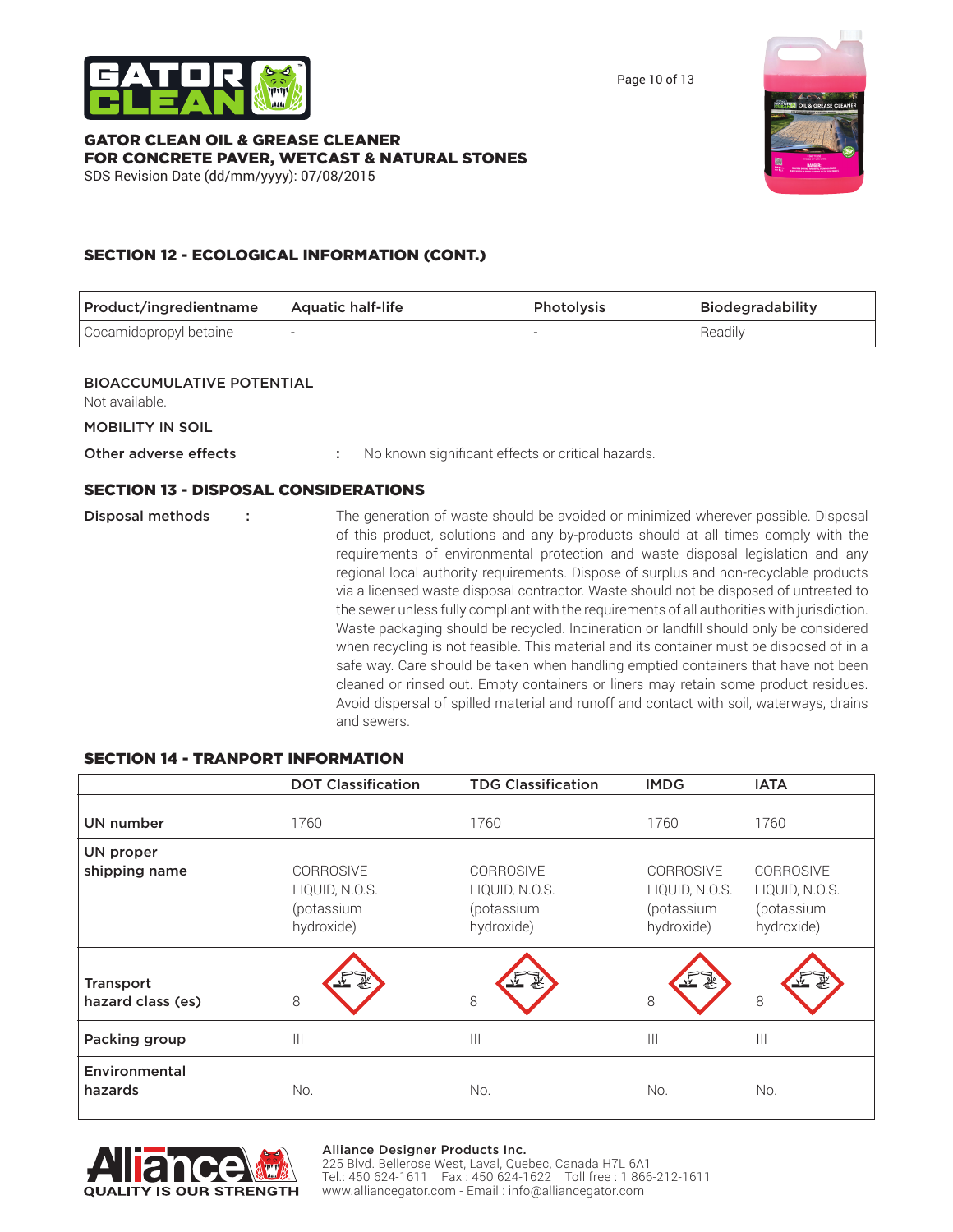



GATOR CLEAN OIL & GREASE CLEANER FOR CONCRETE PAVER, WETCAST & NATURAL STONES SDS Revision Date (dd/mm/yyyy): 07/08/2015



| <b>Additional</b><br>information                     | <b>Reportable quantity</b><br>33333.3 lbs / 15133.<br>3 kg [3771.5 gal /<br>14276.7L<br>Package sizes<br>shipped in quantities<br>less than the<br>product reportable<br>quantity are not<br>subject to the RQ<br>(reportable quantity)<br>transportation<br>requirements. |                                                                                                                                                                                                                  |
|------------------------------------------------------|----------------------------------------------------------------------------------------------------------------------------------------------------------------------------------------------------------------------------------------------------------------------------|------------------------------------------------------------------------------------------------------------------------------------------------------------------------------------------------------------------|
| Special precautions for user :                       |                                                                                                                                                                                                                                                                            | Transport within user's premises: always transport in closed containers that are<br>upright and secure. Ensure that persons transporting the product know what to do<br>in the event of an accident or spillage. |
| Transport in bulk according<br>to Annex II of MARPOL | ÷                                                                                                                                                                                                                                                                          | Not available.                                                                                                                                                                                                   |

73/78 and the IBC Code

# SECTION 15 - REGULATORY INFORMATION

### CALIFORNIA PROP. 65

WARNING: This product contains less than 0.1% of a chemical known to the State of California to cause cancer.

| Ingredient name   | <b>Cancer</b> | Reproductive | No significant<br>risk level | Maximum acceptable<br>dosage level |
|-------------------|---------------|--------------|------------------------------|------------------------------------|
| c. i. food red 15 | Yes.          | No.          | No.                          | No.                                |

U.S. Federal regulations :

United States inventory (TSCA 8b) : All components are listed or exempted.

Clean Water Act (CWA) 311: potassium hydroxide

| Clean Air Act Section 112(b) Hazardous Air Pollutants (HAPs) | п., | Not listed |
|--------------------------------------------------------------|-----|------------|
| <b>Clean Air Act Section 602 Class I Substances</b>          |     |            |
| <b>Clean Air Act Section 602 Class II Substances</b>         |     | Not listed |
| <b>DEA List I Chemicals (Precursor Chemicals)</b>            |     | Not listed |
| <b>DEA List II Chemicals (Essential Chemicals)</b>           |     | Not listed |
|                                                              |     |            |



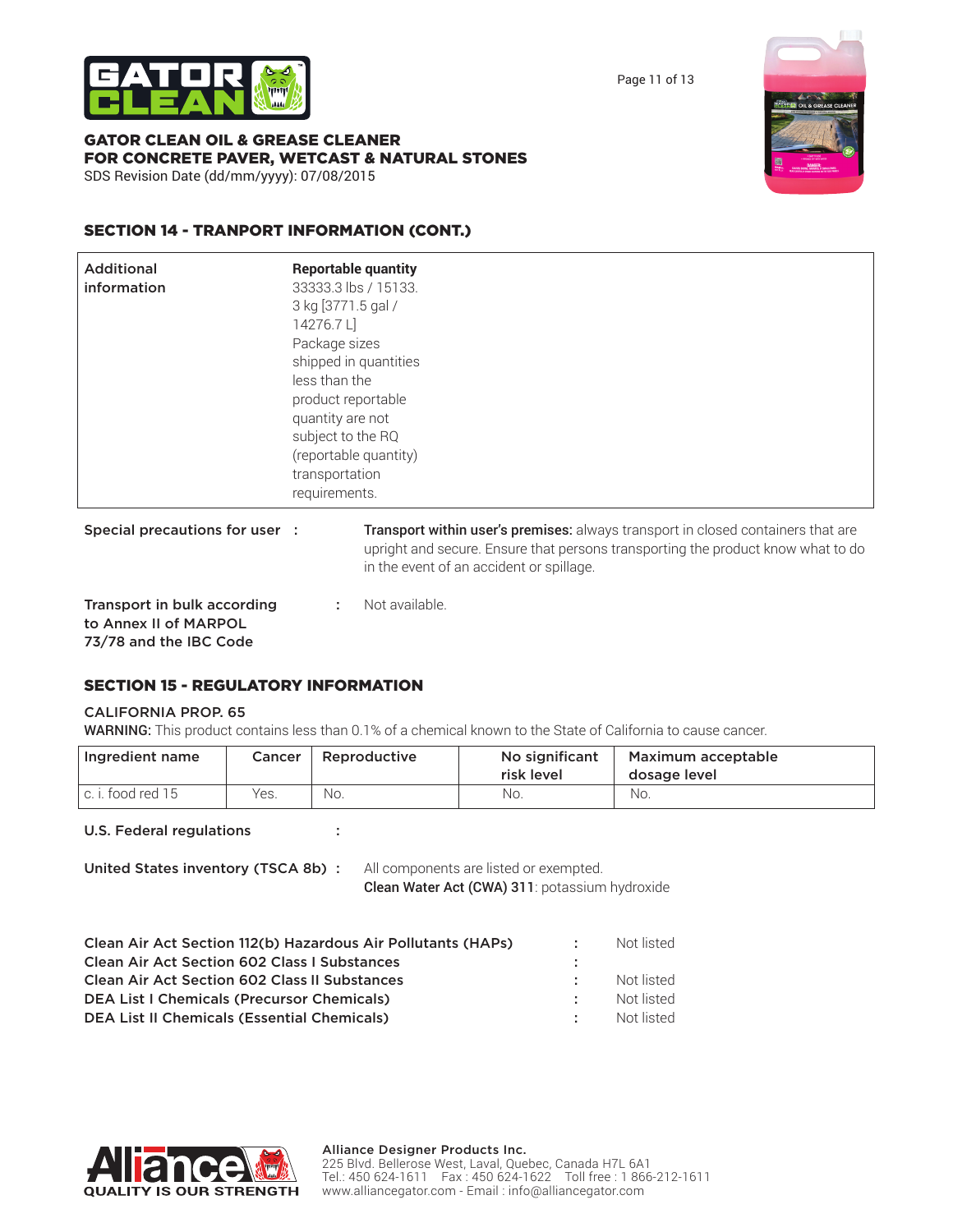

Page 12 of 13

# GATOR CLEAN OIL & GREASE CLEANER FOR CONCRETE PAVER, WETCAST & NATURAL STONES

SDS Revision Date (dd/mm/yyyy): 07/08/2015



# SECTION 15 - REGULATORY INFORMATION (CONT.)

SARA 302/304

COMPOSITION/INFORMATION ON INGREDIENTS

No products were found. SARA 304 RQ : Not applicable.

SARA 311/312 **Classification :** Reactive Immediate (acute) health hazard

## COMPOSITION/INFORMATION ON INGREDIENTS

| <b>Name</b>                  | %            | Fire hazard | Sudden release<br>of pressure | Reactive  | Immediate<br>(acute)<br>health<br>hazard | <b>Delayed</b><br>(chronic)<br>health<br>hazard |
|------------------------------|--------------|-------------|-------------------------------|-----------|------------------------------------------|-------------------------------------------------|
| Alkyl polyglycol ether       | $\ge 5 - 10$ | No.         | No                            | <b>No</b> | Yes                                      | <b>No</b>                                       |
| Cocamidopropyl<br>betaine    | $\geq 3 - 5$ | No.         | No.                           | No        | Yes                                      | <b>No</b>                                       |
| potassium hydroxide          | $\geq 3 - 5$ | No.         | No.                           | Yes       | Yes                                      | <b>No</b>                                       |
| Silicic acid,<br>sodium salt | $\geq 1 - 3$ | No.         | No.                           | No        | Yes                                      | <b>No</b>                                       |

# STATE REGULATIONS

| <b>Massachusetts</b> | - 11 | The following components are listed: phosphoric acid; POTASSIUM HYDROXIDE                    |
|----------------------|------|----------------------------------------------------------------------------------------------|
| New York             |      | The following components are listed: Phosphoric acid; Potassium hydroxide                    |
| New Jersey           |      | The following components are listed: phosphoric acid; POTASSIUM HYDROXIDE;<br>CAUSTIC POTASH |
| Pennsylvania         |      | The following components are listed: phosphoric acid; POTASSIUM HYDROXIDE (K(OH))            |

# INTERNATIONAL LISTS

### NATIONAL INVENTORY

| Australia | All components are listed or exempted. |
|-----------|----------------------------------------|
| Canada    | All components are listed or exempted. |
| Europe    | Not determined.                        |

# SECTION 16 -OTHER INFORMATION

# HAZARDOUS MATERIAL INFORMATION SYSTEM (U.S.A.)

| <b>HEALTH</b>           |  |
|-------------------------|--|
| <b>FLAMMABILITY</b>     |  |
| <b>PHYSICAL HAZARDS</b> |  |



#### Alliance Designer Products Inc.